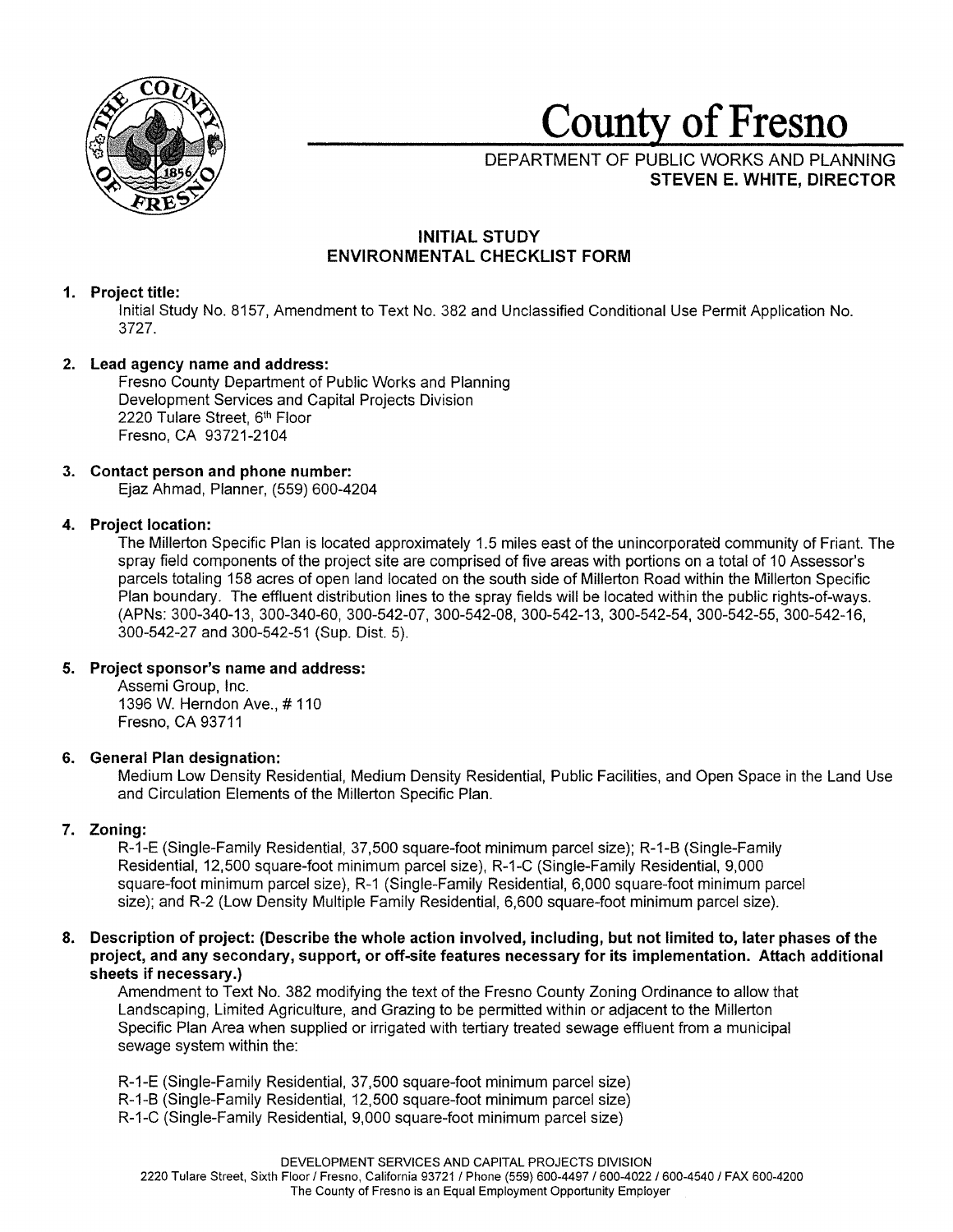R-1 (Single-Family Residential, 6,000 square-foot minimum parcel size) R-2 (Low Density Multiple Family Residential, 6,600 square-foot minimum parcel size) Zone Districts, and

Unclassified Conditional Use Permit Application No. 3727 to allow the distribution of tertiary-treated sewage effluent from an existing wastewater treatment facility through lines in the public rights-of-way to spray fields on approximately 158 acres of land within Millerton Specific Plan boundary specifically for Landscaping, Limited Agriculture, and Grazing.

## **9. Surrounding land uses and setting: Briefly describe the project's surroundings:**

Surrounding the project area is farmland with scattered homes. The Sierra National Forest is located to the east.

**10. Other public agencies whose approval is required (e.g., permits, financing approval, or participation agreement.)** 

None.

**11. Have California Native American tribes traditionally and culturally affiliated with the project area requested consultation pursuant to Public Resources Code Section 21080.3.1? If so, is there a plan for consultation that includes, for example, the determination of significance of impacts to tribal cultural resources, procedures regarding confidentiality, etc.?** 

NOTE: Conducting consultation early in the CEQA process allows tribal governments, lead agencies, and project proponents to discuss the level of environmental review, identify and address potential adverse impacts to tribal cultural resources, and reduce the potential for delay and conflict in the environmental review process. (See Public Resources Code Section 21080.3.2.) Information may also be available from the California Native American Heritage Commission's Sacred Lands File per Public Resources Code Section 5097.96 and the California Historical Resources Information System administered by the California Office of Historic Preservation. Please also note that Public Resources Code Section 21082.3(c) contains provisions specific to confidentiality.

The project site is in an area designated as highly sensitive for archeological Resources. Pursuant to AB (Assembly Bill) 52, the subject proposal was routed to the Santa Rosa Rancheria Tachi Yakut Tribe, Picayune Rancheria of the Chukchansi Indians, Dumna Wo Wah Tribal Government, and Table Mountain Rancheria offering them an opportunity to consult under Public Resources Code (PRC) Section 21080.3(b) with a 30-day window to formally respond to the County letter. No tribe requested for consultation. Table Mountain Rancheria however, indicated that all cultural sites within the project area be avoided. A Mitigation Measure Mitigation Measure included in the CULTURAL ANALYSIS section above will reduce impact to cultural resources to less than significant.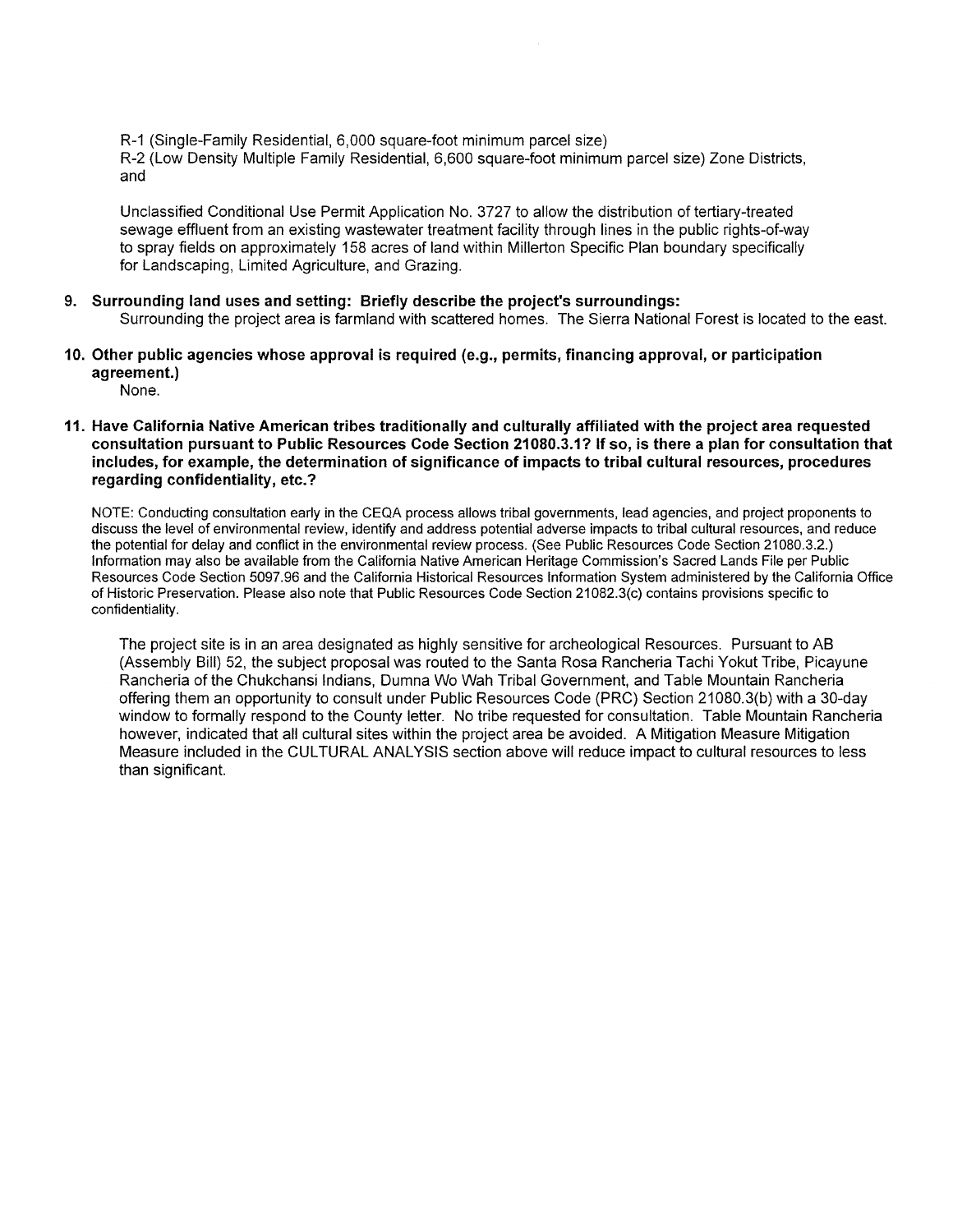## **ENVIRONMENTAL FACTORS POTENTIALLY AFFECTED:**

The environmental factors checked below would be potentially affected by this project, involving at least one impact that is a "Potentially Significant Impact" as indicated by the checklist on the following pages.

| Aesthetics                         | Agriculture and Forestry Resources |
|------------------------------------|------------------------------------|
| Air Quality                        | <b>Biological Resources</b>        |
| <b>Cultural Resources</b>          | Energy                             |
| Geology/Soils                      | <b>Greenhouse Gas Emissions</b>    |
| Hazards & Hazardous Materials      | <b>Hydrology/Water Quality</b>     |
| Land Use/Planning                  | <b>Mineral Resources</b>           |
| Noise                              | Population/Housing                 |
| <b>Public Services</b>             | Recreation                         |
| Transportation                     | <b>Tribal Cultural Resources</b>   |
| Utilities/Service Systems          | Wildfire                           |
| Mandatory Findings of Significance |                                    |
|                                    |                                    |

## **DETERMINATION OF REQUIRED ENVIRONMENTAL DOCUMENT:**

On the basis of this initial evaluation:

D I find that the proposed project **COULD NOT** have a significant effect on the environment. **A NEGATIVE DECLARATION WILL BE PREPARED.** 

I find that although the proposed project could have a significant effect on the environment, there will not be a significant effect in this case because the Mitigation Measures described on the attached sheet have been added to the project. **A MITIGATED NEGATIVE DECLARATION WILL BE PREPARED.** 

I find the proposed project MAY have a significant effect on the environment, and an **ENVIRONMENTAL IMPACT REPORT** is required

I find that as a result of the proposed project, no new effects could occur, or new Mitigation Measures would be required that have not been addressed within the scope of a previous Environmental Impact Report.

**PERFORMED BY: REVIEWED BY: REVIEWED BY:** 

Ejaz Ahmad, Planner

Date:  $O2 - 17 - 2027$ **Date: \_\_\_\_ -Z\_/** *1\_7\_/\_-z\_i. \_\_\_ \_ I I* 

G:\4360Devs&Pln\PROJSEC\PROJDOCS\CUP\3700-3799\3727 - See AT 382\IS-CEQA\CUP 3727 IS cklist.doc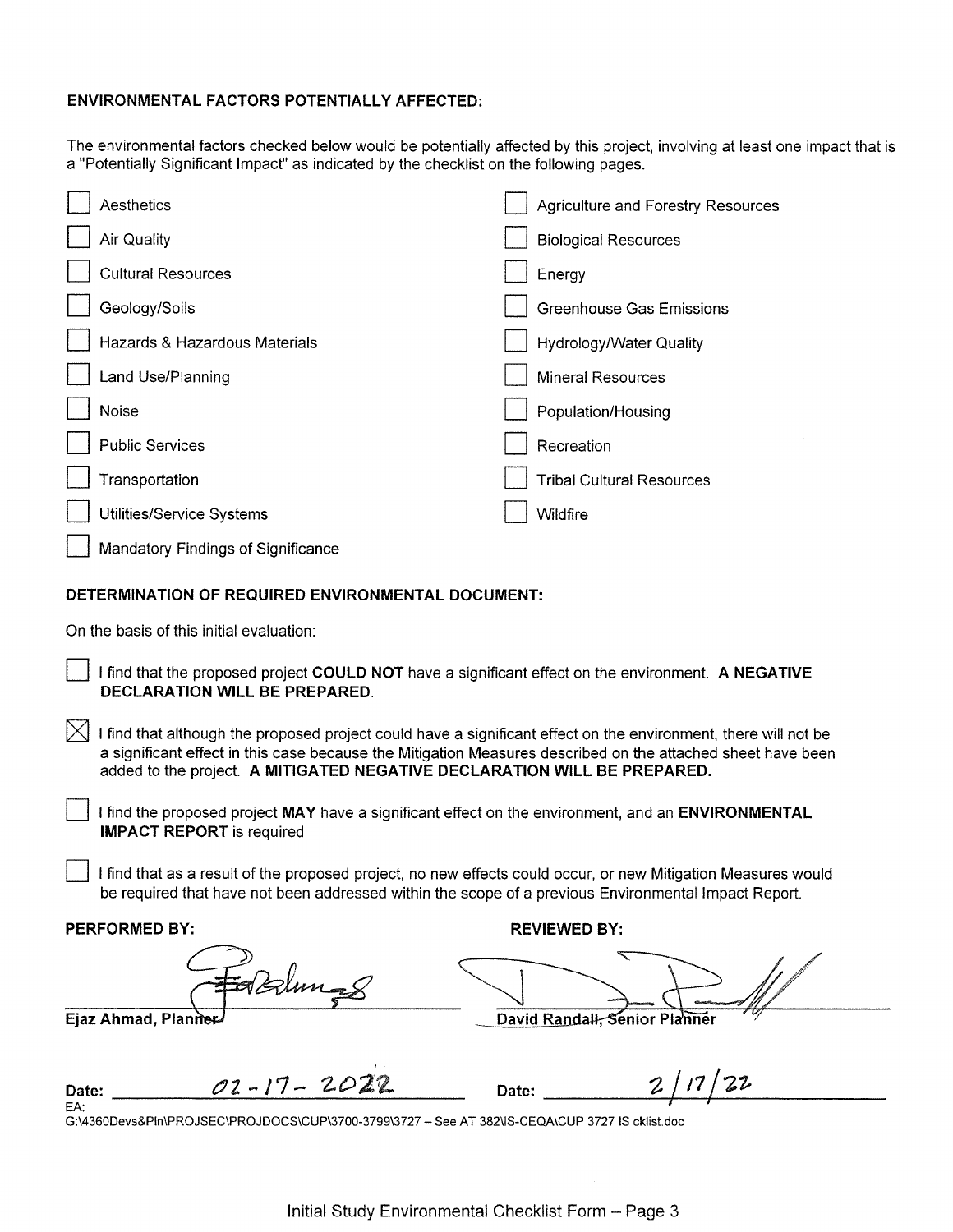## **INITIAL STUDY ENVIRONMENTAL CHECKLIST FORM (Initial Study Application No. 8157, Amendment to Text Application No. 382; and Unclassified Conditional Use Permit Application No. 3727)**

The following checklist is used to determine if the proposed project could potentially have a significant effect on the environment. Explanations and information regarding each question follow the checklist.

- $1 = No$  Impact
- 2 = Less Than Significant Impact
- 3 = Less Than Significant Impact with Mitigation Incorporated
- 4 = Potentially Significant Impact

#### I. AESTHETICS

Except as provided in Public Resources Code Section 21099, would the project:

- 1 a) Have a substantial adverse effect on a scenic vista?
- \_1\_ b) Substantially damage scenic resources, including, but not limited to, trees, rock outcroppings, and historic buildings within a state scenic highway?
- \_1\_ c) In non-urbanized areas, substantially degrade the existing visual character or quality of public views of the site and its surroundings? (Public views are those that are experienced from a publicly accessible vantage point.) If the project is in an urbanized area, would the project conflict with applicable zoning and other regulations governing scenic quality?
- 1 d) Create a new source of substantial light or glare that would adversely affect day or nighttime views in the area?

#### II. AGRICULTURAL AND FORESTRY RESOURCES

In determining whether impacts to agricultural resources are significant environmental effects, lead agencies may refer to the California Agricultural Land Evaluation and Site Assessment Model (1997) prepared by the California Dept. of Conservation as an optional model to use in assessing impacts on agriculture and farmland. In determining whether impacts to forest resources, including timberland, are significant environmental effects, lead agencies may refer to information compiled by the California Department of Forestry and Fire Protection regarding the state's inventory of forest land, including the Forest and Range Assessment Project and the Forest Legacy Assessment project; and forest carbon measurement methodology in Forest Protocols adopted by the California Air Resources Board. Would the project:

- 1 a) Convert Prime Farmland, Unique Farmland, or Farmland of Statewide Importance, as shown on the maps prepared pursuant to the Farmland Mapping and Monitoring Program of the California Resources Agency, to non-agricultural use?
- \_1\_ b) Conflict with existing zoning for agricultural use, or a Williamson Act Contract?
- c) Conflict with existing zoning for forest land, timberland or 1 timberland zoned Timberland Production?
- 1 d) Result in the loss of forest land or conversion of forest land to non-forest use?
- \_1\_ e) Involve other changes in the existing environment which, due to their location or nature, could result in conversion of Farmland to non-agricultural use or conversion of forest land to non-forest use?

#### Ill. AIR QUALITY

Where available, the significance criteria established by the applicable air quality management district or air pollution control district may be relied upon to make the following determinations. Would the project:

- 1 a) Conflict with or obstruct implementation of the applicable Air Quality Plan?
- \_1\_ b) Result in a cumulatively considerable net increase of any criteria pollutant for which the project region is nonattainment under an applicable federal or state ambient air quality standard?
- $1$  c) Expose sensitive receptors to substantial pollutant concentrations?
- *\_L* d) Result in other emissions (such as those leading to odors) adversely affecting a substantial number of people?

#### IV. BIOLOGICAL RESOURCES

#### Would the project:

- *\_L* a) Have a substantial adverse effect, either directly or through habitat modifications, on any species identified as a candidate, sensitive, or special-status species in local or regional plans, policies, or regulations, or by the California Department of Fish and Wildlife or U.S. Fish and Wildlife Service?
- *\_L* b) Have a substantial adverse effect on any riparian habitat or other sensitive natural community identified in local or regional plans, policies, regulations, or by the California Department of Fish and Wildlife or U.S. Fish and Wildlife Service?
- *\_L* c) Have a substantial adverse effect on state or federallyprotected wetlands (including, but not limited to, marsh, vernal pool, coastal, etc.) through direct removal, filling, hydrological interruption, or other means?
- 1 d) Interfere substantially with the movement of any native resident or migratory fish or wildlife species or with established native resident or migratory wildlife corridors, or impede the use of native wildlife nursery sites?
- \_1\_ e) Conflict with any local policies or ordinances protecting biological resources, such as a tree preservation policy or ordinance?
- 1 f) Conflict with the provisions of an adopted Habitat Conservation Plan, Natural Community Conservation Plan, or other approved local, regional, or state Habitat Conservation Plan?

#### V. CULTURAL RESOURCES

#### Would the project:

- $\overline{3}$  a) Cause a substantial adverse change in the significance of a historical resource pursuant to Section 15064.5?
- $\overline{3}$  b) Cause a substantial adverse change in the significance of an archaeological resource pursuant to Section 15064.5?
- 2. c) Disturb any human remains, including those interred outside of formal cemeteries?

## VI. ENERGY

## Would the project:

- 1.2. a) Result in potentially significant environmental impact due to wasteful, inefficient, or unnecessary consumption of energy resources during project construction or operation?
- 1 b) Conflict with or obstruct a state or local plan for renewable energy or energy efficiency?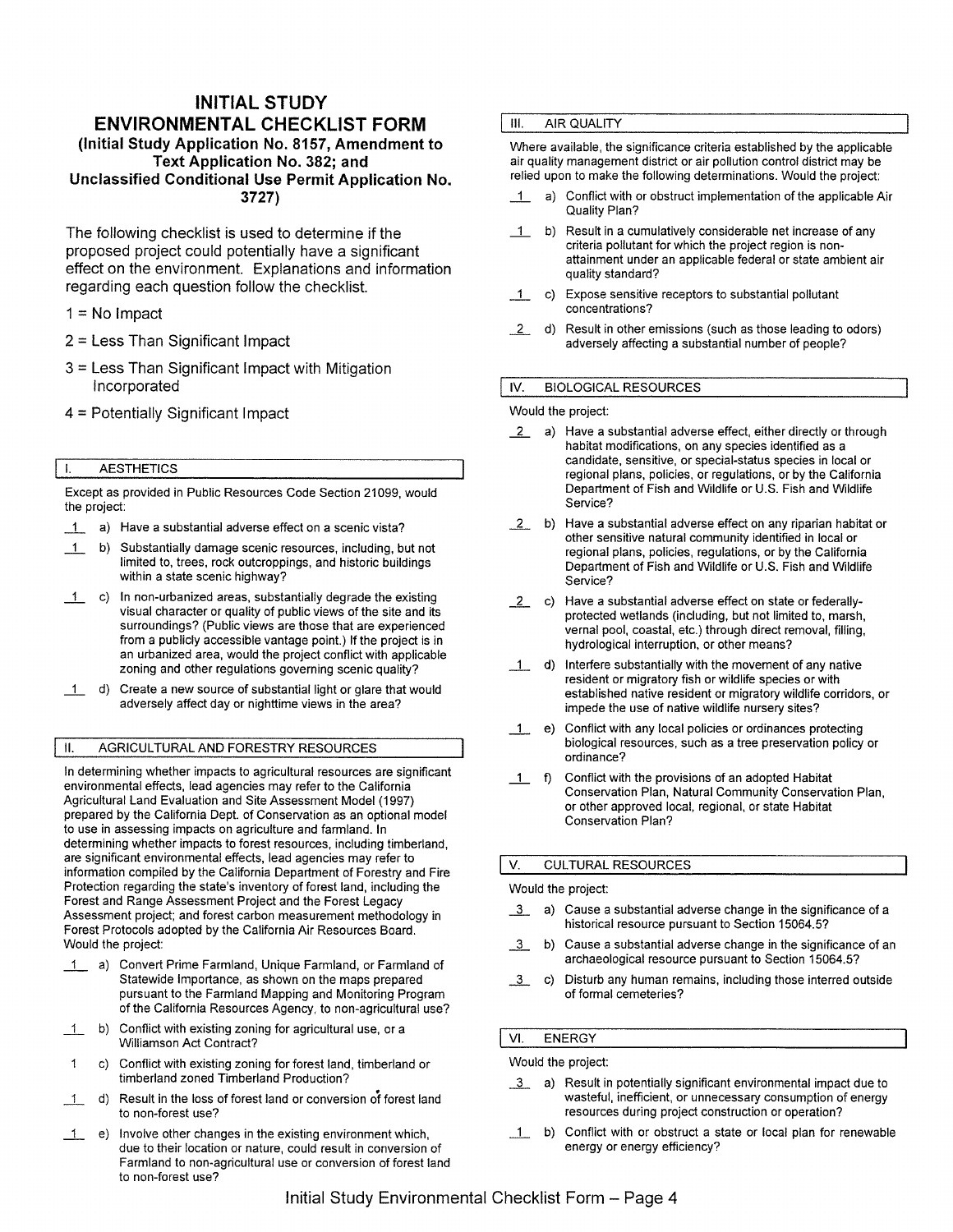#### VII. GEOLOGY AND SOILS

#### Would the project:

- a) Directly or indirectly cause potential substantial adverse effects, including the risk of loss, injury, or death involving:
- 1 i) Rupture of a known earthquake fault, as delineated on the most recent Alquist-Priolo Earthquake Fault Zoning Map issued by the State Geologist for the area or based on other substantial evidence of a known fault?
- $\perp$ ii) Strong seismic ground shaking?
- $\overline{1}$ iii) Seismic-related ground failure, including liquefaction?
- $\overline{1}$ iv) Landslides?
- 12. b) Result in substantial soil erosion or loss of topsoil?
- \_1\_ c) Be located on a geologic unit or soil that is unstable, or that would become unstable as a result of the project, and potentially result in on- or off-site landslide, lateral spreading, subsidence, liquefaction, or collapse?
- \_1\_ d) Be located on expansive soil as defined in Table 18-1-B of the Uniform Building Code (1994), creating substantial direct or indirect risks to life or property?
- \_1\_ e) Have soils incapable of adequately supporting the use of septic tanks or alternative waste water disposal systems where sewers are not available for the disposal of waste water?
- 12. f) Directly or indirectly destroy a unique paleontological resource or site or unique geologic feature?

#### VIII. GREENHOUSE GAS EMISSIONS

Would the project:

- 2. a) Generate greenhouse gas emissions, either directly or indirectly, that may have a significant impact on the environment?
- **2.** b) Conflict with an applicable plan, policy or regulation adopted for the purpose of reducing the emissions of greenhouse gases?

IX. HAZARDS AND HAZARDOUS MATERIALS

#### Would the project:

- *i* a) Create a significant hazard to the public or the environment through the routine transport, use, or disposal of hazardous materials?
- $\overline{3}$  b) Create a significant hazard to the public or the environment through reasonably foreseeable upset and accident conditions involving the release of hazardous materials into the environment?
- $\overline{3}$  c) Emit hazardous emissions or handle hazardous or acutely hazardous materials, substances, or waste within onequarter mile of an existing or proposed school?
- 1 d) Be located on a site which is included on a list of hazardous materials sites compiled pursuant to Government Code Section 65962.5 and, as a result, create a significant hazard to the public or the environment?
- 1 e) For a project located within an airport land use plan or, where such a plan has not been adopted, within two miles of a public airport or public use airport, result in a safety hazard or excessive noise for people residing or working in the project area?
- \_1\_ f) Impair implementation of or physically interfere with an adopted emergency response plan or emergency evacuation plan?
- 1 g) Expose people or structures, either directly or indirectly, to a significant risk of loss, injury or death involving wildland fires?

#### X. HYDROLOGY AND WATER QUALITY

#### Would the project:

- **3** a) Violate any water quality standards or waste discharge requirements or otherwise substantially degrade surface or groundwater quality?
- 1 b) Substantially decrease groundwater supplies or interfere substantially with groundwater recharge such that the project may impede sustainable groundwater management of the basin?
- 2. c) Substantially alter the existing drainage pattern of the site or area, including through the alteration of the course of a stream or river or through the addition of impervious surfaces, in a manner which would result in substantial erosion or siltation on or off site?
- i) Result in substantial erosion or siltation on or off site;  $\overline{2}$
- ii) Substantially increase the rate or amount of surface  $\overline{2}$ runoff in a manner which would result in flooding on or off site;
- 2.<sup>2</sup> iii) Create or contribute runoff water which would exceed the capacity of existing or planned storm water drainage systems or provide substantial additional sources of polluted runoff; or
- 2 *iv*) Impede or redirect flood flows?
- 2. d) In flood hazard, tsunami, or seiche zones, risk release of pollutants due to project inundation?
- \_1\_ e) Conflict with or obstruct implementation of a water quality control plan or sustainable groundwater management plan?

#### XI. LAND USE AND PLANNING

#### Would the project:

- \_1\_ a) Physically divide an established community?
- **2.** b) Cause a significant environmental impact due to a conflict with any land use plan, policy, or regulation adopted for the purpose of avoiding or mitigating an environmental effect?

#### XII. MINERAL RESOURCES

#### Would the project:

- $1$  a) Result in the loss of availability of a known mineral resource that would be of value to the region and the residents of the state?
- \_1\_ b) Result in the loss of availability of a locally-important mineral resource recovery site delineated on a local General Plan, Specific Plan or other land use plan?

#### **XIII.** NOISE

#### Would the project result in:

- **2.** a) Generation of a substantial temporary or permanent increase in ambient noise levels in the vicinity of the project in excess of standards established in the local general plan or noise ordinance, or applicable standards of other agencies?
- \_1\_ b) Generation of excessive ground-borne vibration or groundborne noise levels?
- $1$  c) For a project located within the vicinity of a private airstrip or an airport land use plan or, where such a plan has not been adopted, within two miles of a public airport or public use airport, exposing people residing or working in the project area to excessive noise levels?

#### XIV. POPULATION AND HOUSING

Would the project:

\_1\_ a) Induce substantial unplanned population growth in an area, either directly (for example, by proposing new homes and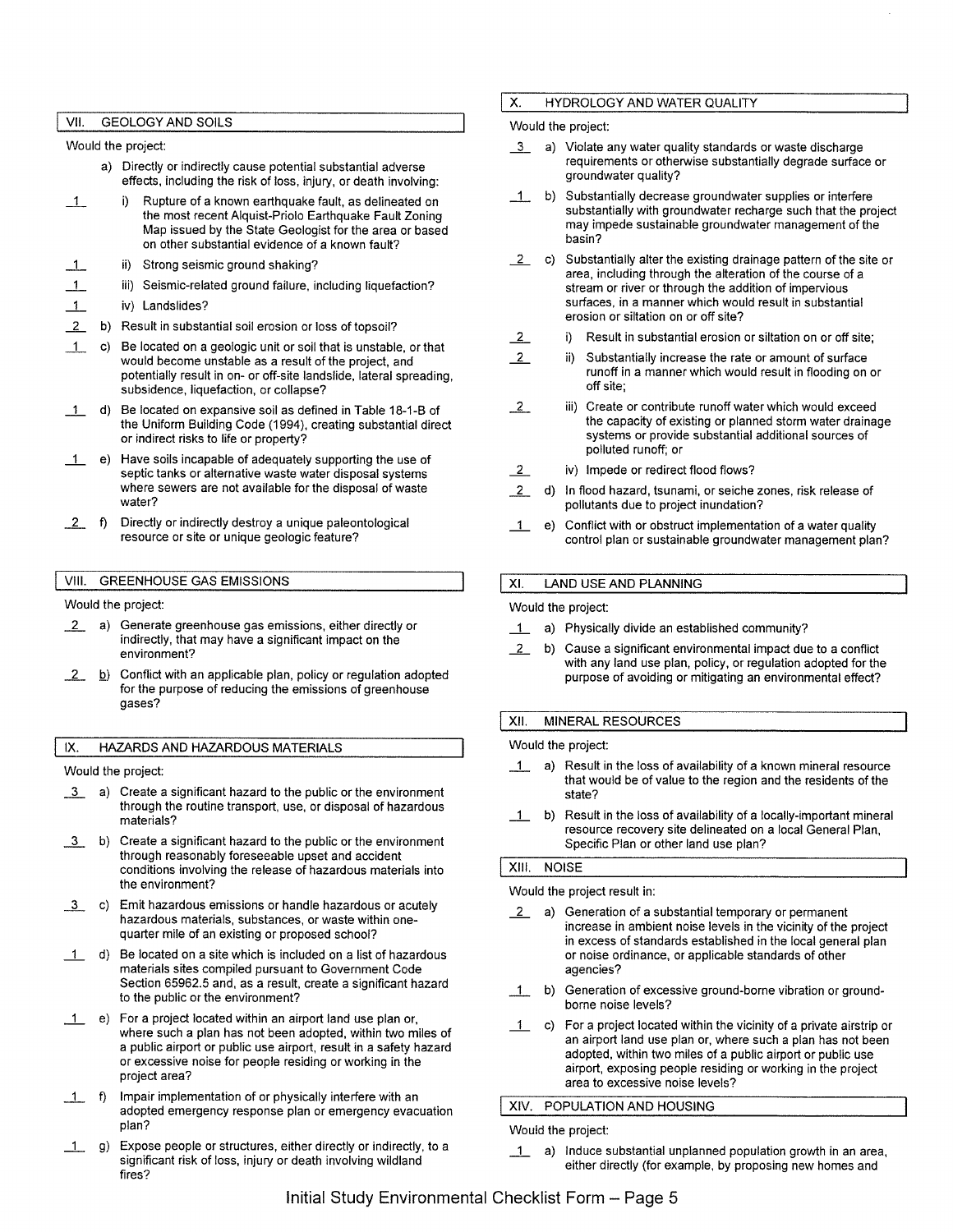businesses) or indirectly (for example, through extension of roads or other infrastructure)?

\_1\_ b) Displace substantial numbers of existing people or housing, necessitating the construction of replacement housing elsewhere?

#### XV. PUBLIC SERVICES

Would the project:

- \_1\_ a) Result in substantial adverse physical impacts associated with the provision of new or physically-altered governmental facilities, or the need for new or physically-altered governmental facilities, the construction of which could cause significant environmental impacts, in order to maintain acceptable service ratios, response times or other performance objectives for any of the public services:
- 1 i) Fire protection?
- \_1\_ ii) Police protection?
- 1\_ iii) Schools?
- \_1\_ iv) Parks?
- 1 v) Other public facilities?

#### XVI. RECREATION

#### Would the project:

- 1 a) Increase the use of existing neighborhood and regional parks or other recreational facilities such that substantial physical deterioration of the facility would occur or be accelerated?
- $\overline{1}$  b) Include recreational facilities or require the construction or expansion of recreational facilities, which might have an adverse physical effect on the environment?

#### XVII. TRANSPORTATION

Would the project:

- 1 a) Conflict with a program, plan, ordinance or policy addressing the circulation system, including transit, roadway, bicycle and pedestrian facilities?
- \_1\_ b) Would the project conflict or be inconsistent with CEQA Guidelines section 15064.3, subdivision (b)?
- \_1\_ c) Substantially increase hazards due to a geometric design feature (e.g., sharp curves or dangerous intersections) or incompatible uses (e.g., farm equipment)?
- 1 d) Result in inadequate emergency access?

#### **XVIII.** TRIBAL CULTURAL RESOURCES

#### Would the project:

- *i* a) Would the project cause a substantial adverse change in the significance of a tribal cultural resource, defined in Public Resources Code Section 21074 as either a site, feature, place, cultural landscape that is geographically defined in terms of the size and scope of the landscape, sacred place, or object with cultural value to a California Native American tribe, and that is:
- 2 i) Listed or eligible for listing in the California Register of Historical Resources, or in a local register of historical resources as defined in Public Resources Code Section 5020.1 (k), or
- 2 ii) A resource determined by the lead agency, in its discretion and supported by substantial evidence, to be significant pursuant to criteria set forth in subdivision (c) of Public Resources Code Section 5024.1? In applying the criteria set

forth in subdivision (c) of Public Resource Code Section 5024.1, the lead agency shall consider the significance of the resource to a California Native American tribe.)

### **XIX.** UTILITIES AND SERVICE SYSTEMS

#### Would the project:

- \_1\_ a) Require or result in the relocation or construction of new or expanded water, wastewater treatment or storm water drainage, electric power, natural gas, or telecommunications facilities, the construction or relocation of which could cause significant environmental effects?
- b) Have sufficient water supplies available to serve the project and reasonably foreseeable future development during normal, dry and multiple dry years?
- 1 c) Result in a determination by the wastewater treatment provider which serves or may serve the project that it has adequate capacity to serve the project's projected demand in addition to the provider's existing commitments?
- \_1\_ d) Generate solid waste in excess of State or local standards, or in excess of the capacity of local infrastructure, or otherwise impair the attainment of solid waste reduction goals?
- \_1\_ e) Comply with federal, state, and local management and reduction statutes and regulations related to solid waste?

#### XX. WILDFIRE

If located in or near state responsibility areas or lands classified as very high fire hazard severity zones, would the project:

- 1 a) Substantially impair an adopted emergency response plan or emergency evacuation plan?
- 1 b) Due to slope, prevailing winds, and other factors, exacerbate wildfire risks, and thereby expose project occupants to pollutant concentrations from a wildfire or the uncontrolled spread of a wildfire?
- 1 c) Require the installation or maintenance of associated infrastructure (such as roads, fuel breaks, emergency water sources, power lines or other utilities) that may exacerbate fire risk or that may result in temporary or ongoing impacts to the environment?
- 1 d) Expose people or structures to significant risks, including downslope or downstream flooding or landslides, as a result of runoff, post-fire slope instability, or drainage changes?

#### XXI. MANDATORY FINDINGS OF SIGNIFICANCE

#### Would the project:

- *i* a) Have the potential to substantially degrade the quality of the environment, substantially reduce the habitat of a fish or wildlife species, cause a fish or wildlife population to drop below self-sustaining levels, threaten to eliminate a plant or animal community, substantially reduce the number or restrict the range of a rare or endangered plant or animal or eliminate important examples of the major periods of California history or prehistory?
- **2** b) Have impacts that are individually limited, but cumulatively considerable? ("Cumulatively considerable" means that the incremental effects of a project are considerable when viewed in connection with the effects of past projects, the effects of other current projects, and the effects of probable future projects.)
- 1 c) Have environmental effects which will cause substantial adverse effects on human beings, either directly or indirectly?